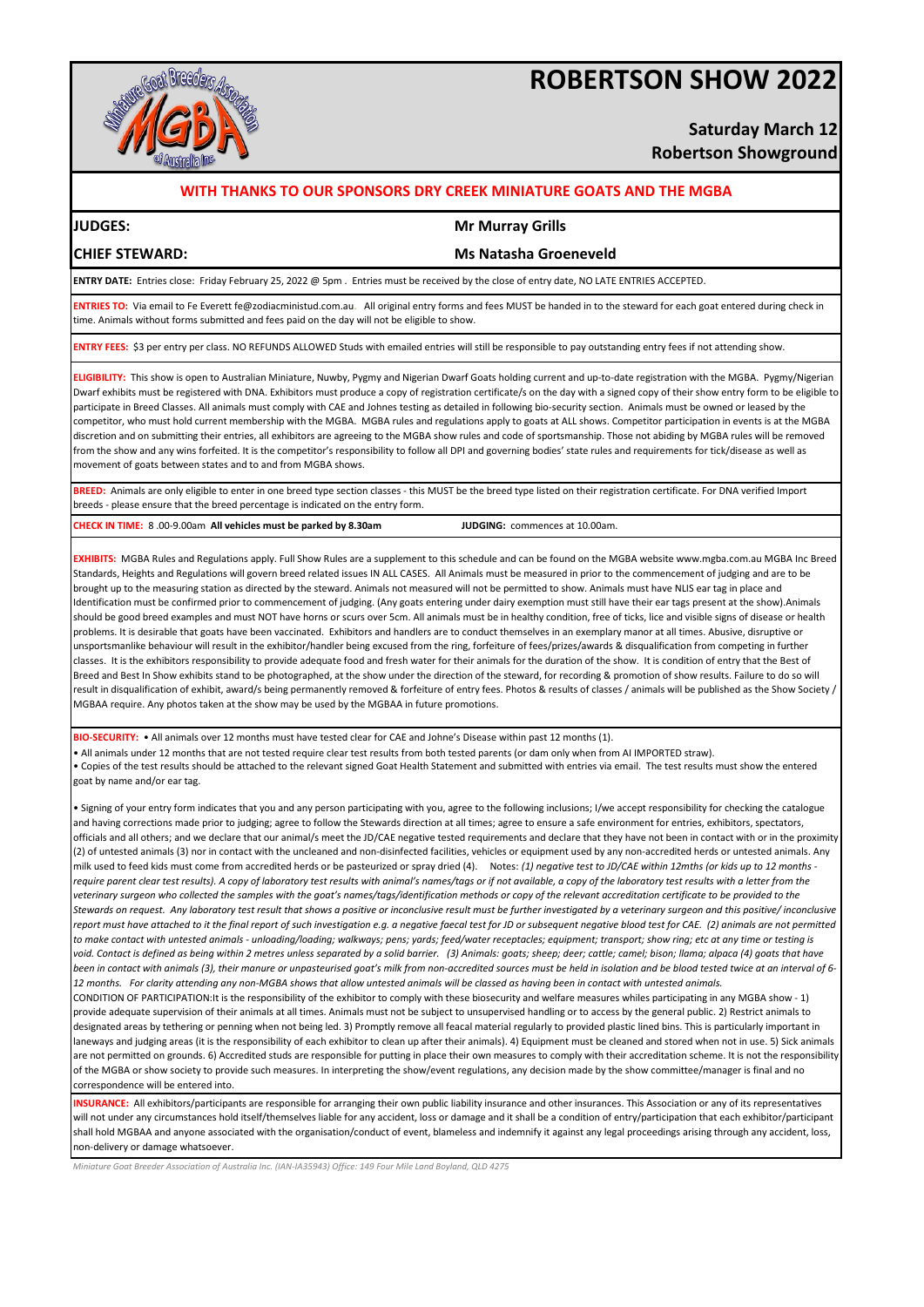# **MGBA SCHEDULE OF CLASSES**

# **PRESENTATION CLASS (Open to all breeds/ages)**

### A: Best Presented

# **MILKING CLASSES - open to all does up to 60cm**

- B. First Lactation from 18 months (kidded)
- C. Second and subsequent lactation any age (kidded)

### **BEST UDDER IN SHOW**

NB: Kidded does must not have any signs of discharge. Nigerian Dwarf from 12 months.

# **AUSTRALIAN MINIATURE GOATS**

# **EAR & HEAD CLASSES** 14. Buck 2 years & under 3 years

1. Classic Australian Miniature Head (Any Age) 15. Buck 3 years & under 4 years

### **DOE SECTION – all Does up to 57cm** 16. Buck 4 years & under 5 years

- 2. Doe under 6 months 17. Buck 5 years & over
- 

# Ch & Res AUST MINI KID DOE

- 
- 
- 
- 6. Doe 2 years & under 3 years
- 
- Ch & Res AUST MINI SENIOR DOF 18. Wether under 6 months
- 
- 
- Ch & Res AUST MINI VETERAN DOE 20. Wether 12 months & under 18 months

# **BEST AUSTRALIAN MINIATURE DOE** Ch & Res AUST MINI JUNIOR Wether

(Ch Kid, Junior, Senior & Veteran Does compete) 22. Wether 2 years & under 3 years

**RUNNER-UP BEST AUSTRALIAN MINIATURE DOE** 23. Wether 3 years & under 4 years

# **Buck SECTION – all Bucks up to 60cm** 24. Wether 4 years & under 5 years

- 10. Buck under 6 months 25. Wether 5 years & over
- 11. Buck 6 months & under 12 months Ch & Res AUST MINI VETERAN Wether
- Ch & Res AUST MINIATURE KID Buck
- 12. Buck 12 months & under 18 months
- 13. Buck 18 months & under 24 months
- Ch & Res AUST MINI JUNIOR Buck **Rundlers Channer-UP BEST AUSTRALIAN MINIA**
- Ch & Res AUST MINI SENIOR Buck
- 
- 3. Doe 6 months & under 12 months Ch & Res AUST MINI VETERAN Buck

4. Doe 12 months & under 18 months **BEST AUSTRALIAN MINIATURE BUCK** 5. Doe 18 months & under 24 months (Ch Kid, Junior, Senior & Veteran Bucks compete) Ch & Res AUST MINI JUNIOR DOE **RUNNER-UP BEST AUSTRALIAN MINIATURE BUCK**

## 7. Doe 3 years & under 4 years **Wether SECTION – all Wethers up to 60cm**

- 
- 8. Doe 4 years & under 5 years 19. Wether 6 months & under 12 months
- 9. Doe 5 years & over Changes and Ch & Res AUST MINI KID Wether
	-
	- 21. Wether 18 months & under 24 months

- 
- 
- Ch & Res AUST MINI SENIOR Wether
- 
- 
- 

| (Ch Kid, Junior, Senior & Veteran Wethers compete) |
|----------------------------------------------------|
| <b>DUNNED JID REST AUSTRALIAN MINIATURE WETHER</b> |

**BEST OF BREED AUSTRALIAN MINIATURE** (Best Doe, Buck and Wether compete)

**RUNNER-UP BEST OF BREED AUSTRALIAN MINIATURE**

# **NIGERIAN DWARF GOATS**

26. Classic NIGERIAN DWARF Head (Any Age) 40. Buck 3 years & under 4 years

## **DOE SECTION – all Does up to 57cm** extending the state of 41. Buck 4 years & under 5 years

27. Doe under 6 months 42. Buck 5 years & over 28. Doe 6 months & under 12 months Ch & Res DWARF VETERAN Buck Ch & Res DWARF KID DOE

30. Doe 18 months & under 24 months (Ch Kid, Junior, Senior & Veteran Bucks compete)

Ch & Res DWARF JUNIOR DOE **RUNNER-UP BEST NIGERIAN DWARF BUCK**

**EAR & HEAD CLASSES** 39. Buck 2 years & under 3 years Ch & Res DWARF SENIOR Buck

29. Doe 12 months & under 18 months **BEST NIGERIAN DWARF BUCK**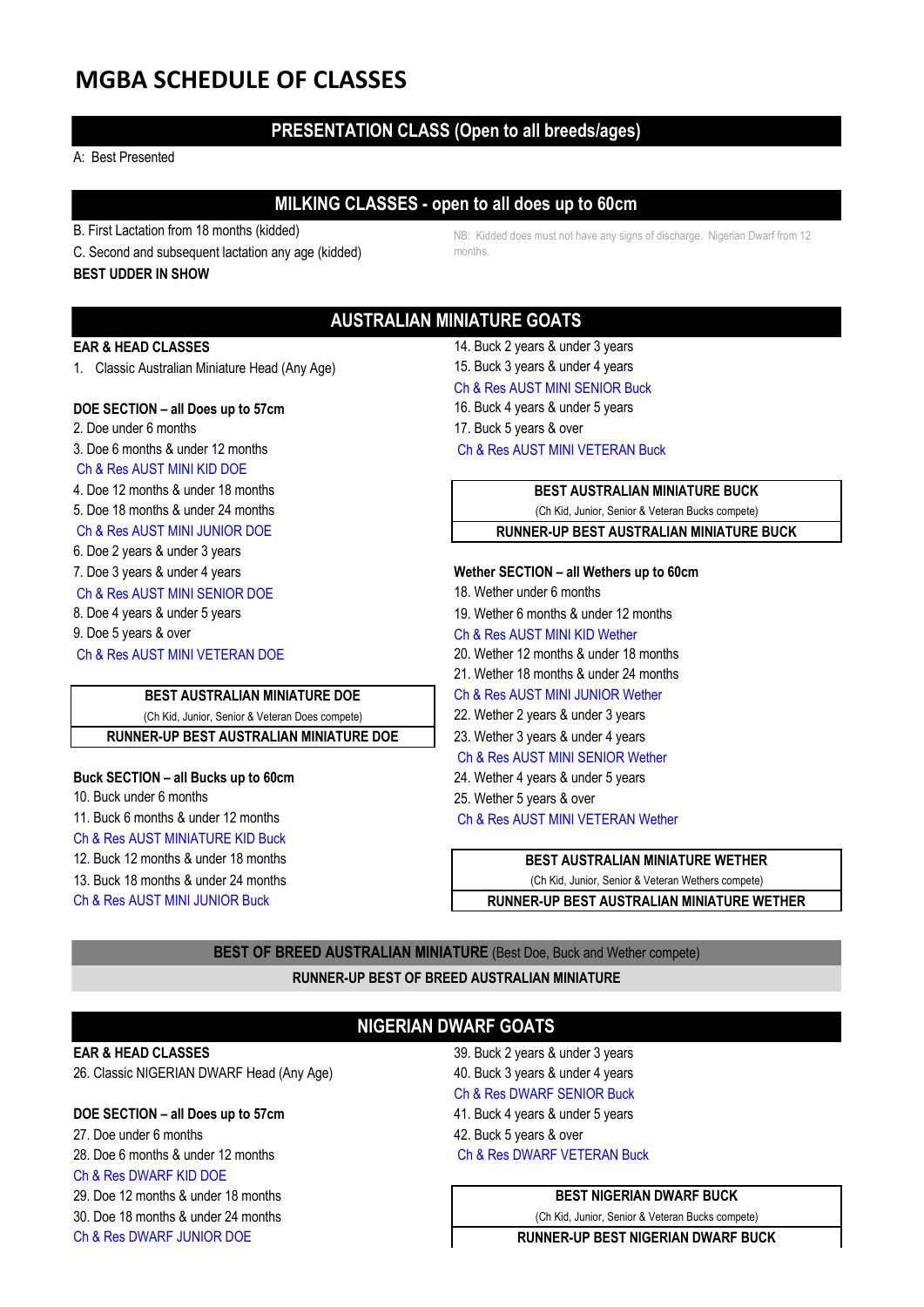# **NIGERIAN DWARF GOATS (cont)**

31. Doe 2 years & under 3 years **Wether SECTION – all Wethers up to 60cm**

### **Buck SECTION – all Bucks up to 60cm** 50. Wether 5 years & over

36. Buck 6 months & under 12 months

Champion & Res DWARF JUNIOR Buck

32. Doe 3 years & under 4 years 43. Wether under 6 months Ch & Res DWARF SENIOR DOE 44. Wether 6 months & under 12 months 33. Doe 4 years & under 5 years Ch & Res DWARF KID Wether 34. Doe 5 years & over 45. Wether 12 months & under 18 months Ch & Res DWARF VETERAN DOE 46. Wether 18 months & under 24 months Champion & Res DWARF JUNIOR Wether **BEST NIGERIAN DWARF DOE** 47. Wether 2 years & under 3 years (Ch Kid, Junior, Senior & Veteran Does compete) 48. Wether 3 years & under 4 years **RUNNER-UP BEST NIGERIAN DWARF DOE** Ch & Res DWARF SENIOR Wether 49. Wether 4 years & under 5 years

35. Buck under 6 months Ch & Res DWARF VETERAN Wether

# Ch & Res DWARF KID Buck **BEST NIGERIAN DWARF WETHER**

37. Buck 12 months & under 18 months (Ch Kid, Junior, Senior & Veteran Wethers compete)

38. Buck 18 months & under 24 months **RUNNER-UP BEST NIGERIAN DWARF WETHER**

**BEST OF BREED NIGERIAN DWARF (Best Doe, Buck and Wether compete)**

**RUNNER-UP BEST OF BREED NIGERIAN DWARF**

# **NUWBY GOATS**

51. Classic NUWBY Head (Any Age) 65. Buck 3 years & under 4 years

### **DOE SECTION – all Does up to 60cm** extended the second of 6. Buck 4 years & under 5 years

52. Doe under 6 months 67. Buck 5 years & over 53. Doe 6 months & under 12 months Ch & Res NUWBY VETERAN Buck

### Ch & Res NUWBY KID DOE

54. Doe 12 months & under 18 months **BEST NUWBY BUCK**

- 
- Ch & Res NUWBY JUNIOR DOE **RUNNER-UP BEST NUWBY BUCK**
- 56. Doe 2 years & under 3 years
- 
- 
- 
- 
- 

(Ch Kid, Junior, Senior & Veteran Does compete) 72. Wether 2 years & under 3 years **RUNNER-UP BEST NUWBY DOE** 73. Wether 3 years & under 4 years

# **Buck SECTION – all Bucks up to 63.5cm** 74. Wether 4 years & under 5 years

- 61. Buck 6 months & under 12 months Ch & Res NUWBY VETERAN Wether
- Ch & Res NUWBY KID Buck
- 62. Buck 12 months & under 18 months **BEST NUWBY WETHER**
- 63. Buck 18 months & under 24 months (Ch Kid, Junior, Senior & Veteran Wethers compete)
- 

# **EAR & HEAD CLASSES** 64. Buck 2 years & under 3 years Ch & Res NUWBY SENIOR Buck

55. Doe 18 months & under 24 months (Ch Kid, Junior, Senior & Veteran Bucks compete)

### 57. Doe 3 years & under 4 years **Wether SECTION – all Wethers up to 63.5cm**

Ch & Res NUWBY SENIOR DOE 68. Wether under 6 months

- 58. Doe 4 years & under 5 years 69. Wether 6 months & under 12 months
- 59. Doe 5 years & over Ch & Res NUWBY KID Wether
- Ch & Res NUWBY VETERAN DOE 70. Wether 12 months & under 18 months
	- 71. Wether 18 months & under 24 months
	- **BEST NUWBY DOE** Ch & Res NUWBY JUNIOR Wether
		-
		-
		- Ch & Res NUWBY SENIOR Wether
		-
- 60. Buck under 6 months 75. Wether 5 years & over

Ch & Res NUWBY JUNIOR Buck **RUNNER-UP BEST NUWBY WETHER**

# **BEST OF BREED NUWBY (Best Doe, Buck and Wether compete)**

### **RUNNER-UP BEST OF BREED NUWBY**